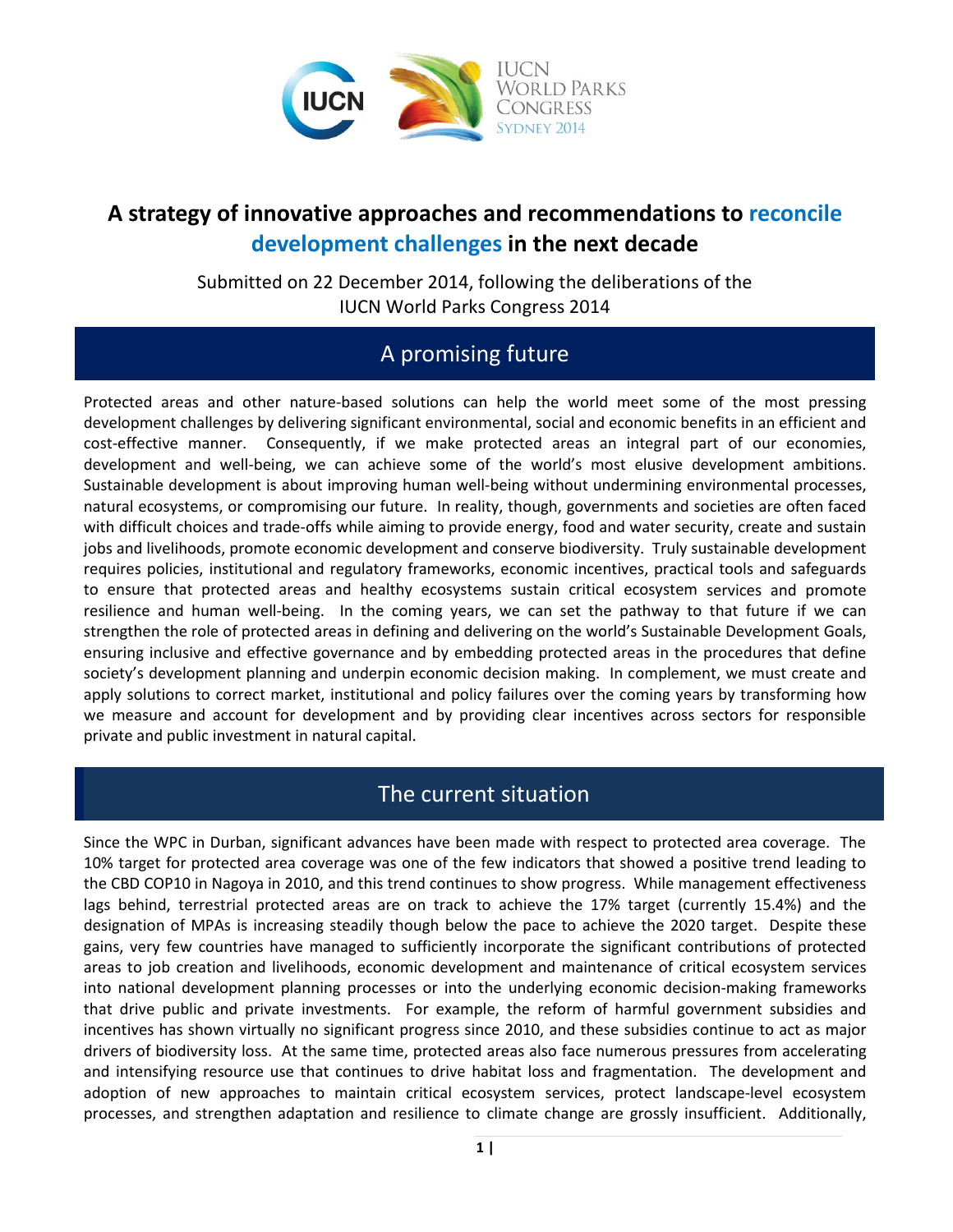drivers linked to agriculture account for 70% of the projected loss of terrestrial biodiversity. Sustainable global food systems are therefore critical for the future of protected areas, ecosystems and global biodiversity. New approaches and investments in protected areas as a cornerstone strategy will not only help countries to achieve the CBD Aichi Targets, but also move them towards accomplishing truly sustainable national development.

#### Recommendations for change

Conservation, particularly with respect to protected areas, has largely remained within the domain of the conservation sector. Because of this, protected area advocates have been unable to effectively affect the social and economic drivers that influence development, economic-decision making and private investment. This must change. In order to ensure that the values and benefits of protected areas move from the periphery to the mainstream of economic and national development, **we must make protected areas the responsibility of the leaders and institutions who are tasked with society's economic and development planning and decisionmaking.** There is increasing evidence of the ever-stronger role that protected areas play in achieving nations' development goals, including food and water security, risk reduction, livelihoods, and poverty reduction. As these values become clearer, they will, and must, inevitably become an integral part of the overall economy, and be fully incorporated into economic decision-making frameworks. It is in these areas that a significant transformation is required in order for protected areas to meet the world's sustainable development aspirations.

- **1.** Governments and parties to global negotiations must develop and incorporate clear protected area targets into the Sustainable Development Goals and post-2015 development framework, so that the SDGs reflect the fundamental role of healthy protected areas in delivering on national sustainable development goals.
- **2.** Development sector planning agencies must work more effectively across sectors and fully integrate protected areas values into such key national development plans as national economic development plans and poverty reduction strategies – especially sectoral plans affecting landscapes and seascape – and firmly anchor protected areas in inclusive environment, governance and land-use planning frameworks.
- **3.** Integrate protected area values into the methodologies and procedures for economic accounting, such as in tourism, forest or water satellite accounts, SEEAs and ultimately Standard National Accounts, which measure, account, monitor and report on development and human well-being.
- **4.** Partner with the public and private sectors to create the tools and approaches governments need to provide sufficient economic evidence of protected area benefits and to better understand their protected area expenditures, financing needs and opportunities, to increase investments, fill financing gaps and move towards long-term sustainable financing.
- **5.** Establish and employ sufficient social and environmental safeguards (e.g., voluntary and regulatory tools and standards and improved enforcement) to determine the full costs and benefits of economic and social investments, so societies can effectively deal with their inherent trade-offs and risks and the integrity of protected areas and the wellbeing of affected communities can be monitored and secured.
- **6.** Provide the tools to governments to increasingly develop and apply regulatory-based [or statutory] spatial planning and other landscape-level approaches that sustain landscape- and seascape-level ecological processes, including critical ecosystem services and connectivity, so that protected areas can deliver on conservation goals and development challenges, including on climate resilience.
- **7.** Ramp up work with such intensive land and sea-use industries and associations as agriculture and fisheries to deploy sustainable agricultural intensification and fisheries, conservation- and climate-smart agriculture,